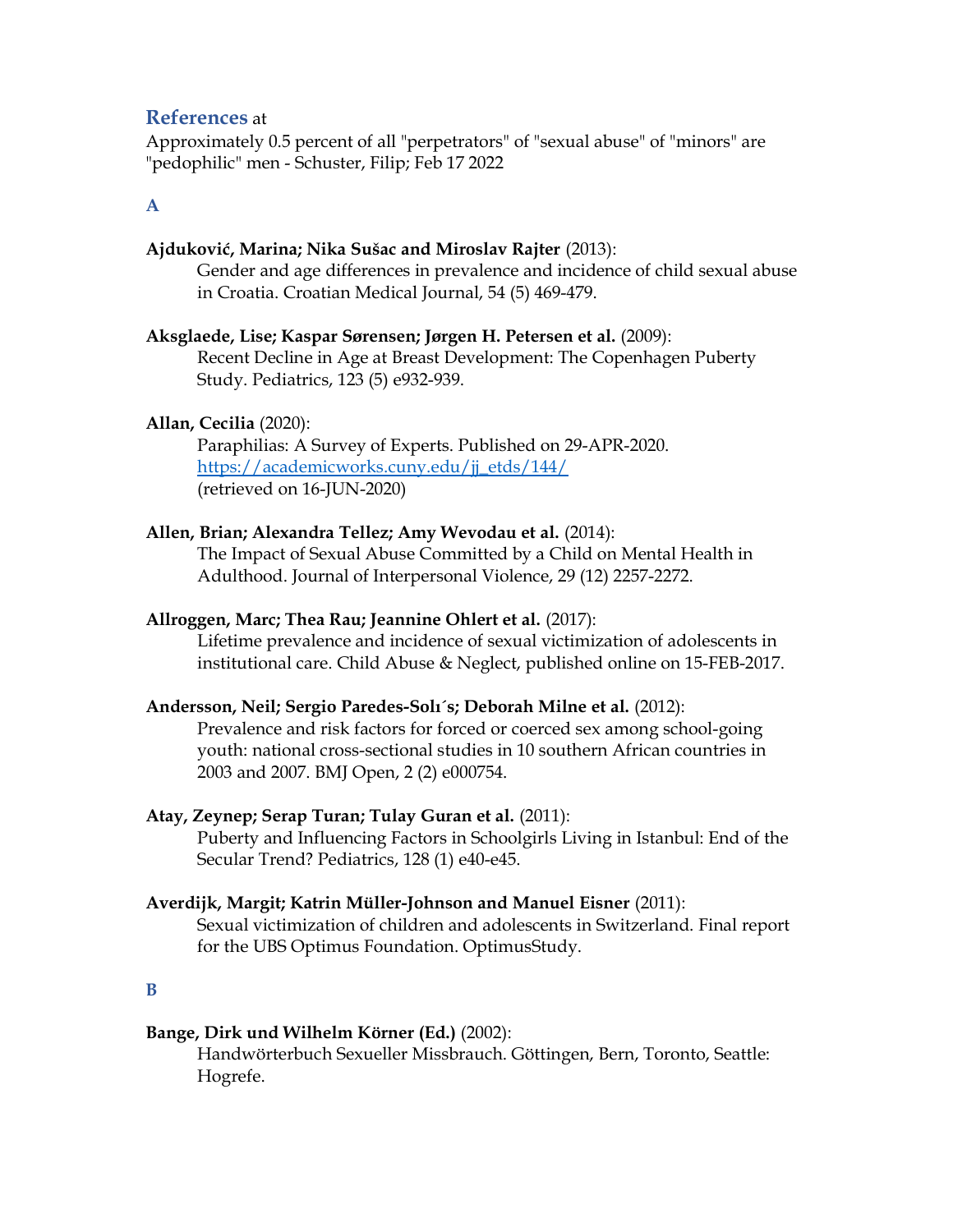#### Biro, Frank M.; Louise C. Greenspan; Maida P. Galvez et al. (2013):

Onset of Breast Development in a Longitudinal Cohort. Pediatrics, 132 (6) 1019-1027.

### Bodzsar, Eva B. and Annamaria Zsakai (2015):

Sexual maturation pattern in the mirror of socioeconomic background. Anthropologischer Anzeiger, 72 (1) 1-12.

### Bourke, Ashling; Sally Doherty; Orla McBride et al. (2014):

Female perpetrators of child sexual abuse: characteristics of the offender and victim. Psychology, Crime & Law, 20 (8) 1-12.

#### Boyne, Michael S.; Minerva Thame; Clive Osmond et al. (2010):

Growth, Body Composition, and the Onset of Puberty: Longitudinal Observations in Afro-Caribbean Children. Journal of Clinical Endocrinology & Metabolism, 95 (7) 3194-3200.

### C<sub>2</sub> and the contract of the contract of the contract of the contract of the contract of the contract of the contract of the contract of the contract of the contract of the contract of the contract of the contract of the c

### Cabrera, Susanne M.; George M. Bright; James W. Frane et al. (2014):

Age of thelarche and menarche in contemporary US females: a cross-sectional analysis. Journal of Pediatric Endocrinology and Metabolism, 27 (1-2) 47-51.

### Cantor, James M. and Ian V. McPhail (2015):

Sensitivity and Specificity of the Phallometric Test for Hebephilia. The Journal of Sexual Medicine, 12 (9) 1940-1950.

### Chen, Fang-Fang; You-Fa Wang and Jie Mi (2014):

Timing and secular trend of pubertal development in Beijing girls. World Journal of Pediatrics, 10 (1) 74-79.

#### Codner, Ethel; Alvaro Barrera; Dennis Mook-Kanamori et al. (2004):

Ponderal gain, waist-to-hip ratio, and pubertal development in girls with type-1 diabetes mellitus. Pediatric Diabetes, 5 (4) 182-189.

### D<sub>2</sub>

### Dai, Y. L.; J. F. Fu; L. Liang et al. (2014):

Association between obesity and sexual maturation in Chinese children: a muticenter study. International Journal of Obesity, 38 (10) 1312-1316.

### Dombert, Beate; Alexander F. Schmidt; Rainer Banse et al. (2016):

How Common is Men's Self-Reported Sexual Interest in Prepubescent Children? The Journal of Sex Research, 53 (2) 214-223.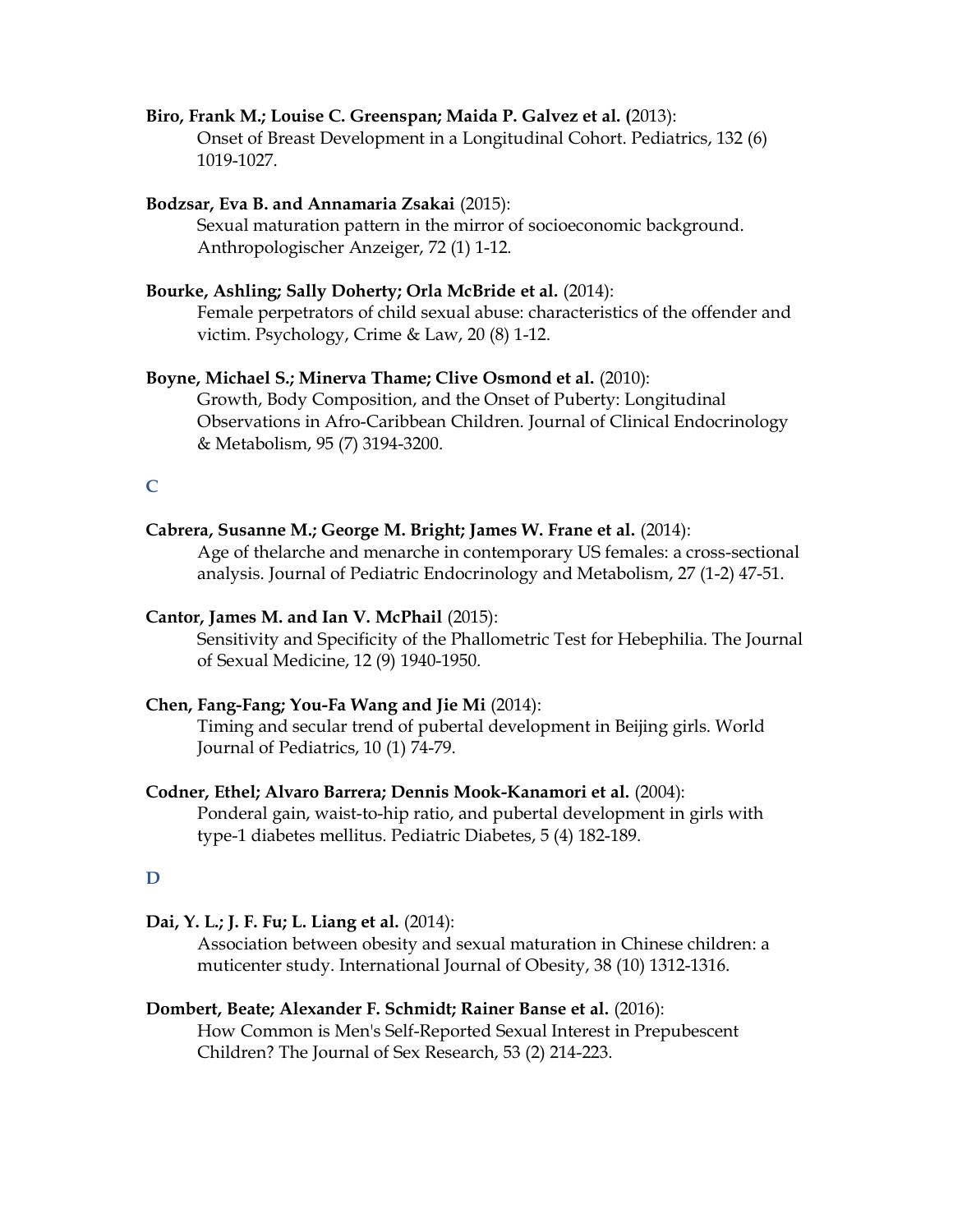### Dube, Shanta R.; Robert F. Anda; Charles L. Whitfield et al. (2005):

Long-Term Consequences of Childhood Sexual Abuse by Gender of Victim. American Journal of Preventive Medicine, 28 (5) 430-438.

### Dunn, Erin C.; Yan Wang; Jenny Tse et al. (2017):

Sensitive periods for the effect of childhood interpersonal violence on psychiatric disorder onset among adolescents. The British Journal of Psychiatry, published online on 2-NOV-2017.

### **E** and the second second second

# Eher, Reinhard; Martin Rettenberger and Frank Schilling (2010): Psychiatrische Diagnosen von Sexualstraftätern. Eine empirische

Untersuchung von 807 inhaftierten Kindesmissbrauchstätern und Vergewaltigern. Zeitschrift für Sexualforschung, 23 (1) 23-35.

### Ellmann, Richard (1997):

Oscar Wilde. Biographie. München, Zürich: Piper.

### F<sub>1</sub>

### Facchini, Fiorenzo; Giovanni Fiori; Giorgio Bedogni et al. (2008):

Puberty in modernizing Kazakhstan: A comparison of rural and urban children. Annals of Human Biology, 35 (1) 50-64.

### Feibelmann, Taciana Carla Maia; Adriana Paula da Silva; Daniela Cristina Silva Resende et al. (2015):

Puberty in a sample of Brazilian schoolgirls: timing and anthropometric characteristics. Archives of Endocrinology and Metabolism, 59 (2) 105-111.

### Felson, Richard B.; Jukka Savolainen; Sarah Fry et al. (2019):

Reactions of Boys and Girls to Sexual Abuse and to Sexual Encounters with Peers. Journal of Youth and Adolescence, published online on 2-SEP-2019.

### Feng, Jui-Ying; Yi-Ting Chang; Hsin-Yi Chang et al. (2015):

Prevalence of different forms of child maltreatment among Taiwanese adolescents: A population-based study. Child Abuse & Neglect, 42 (9) 10-19.

### Ferragut, Marta; Margarita Ortiz-Tallo and Maria J. Blanca (2021):

Victims and Perpetrators of Child Sexual Abuse: Abusive Contact and Penetration Experiences. International Journal of Environmental Research and Public Health, 18 (18) 9593.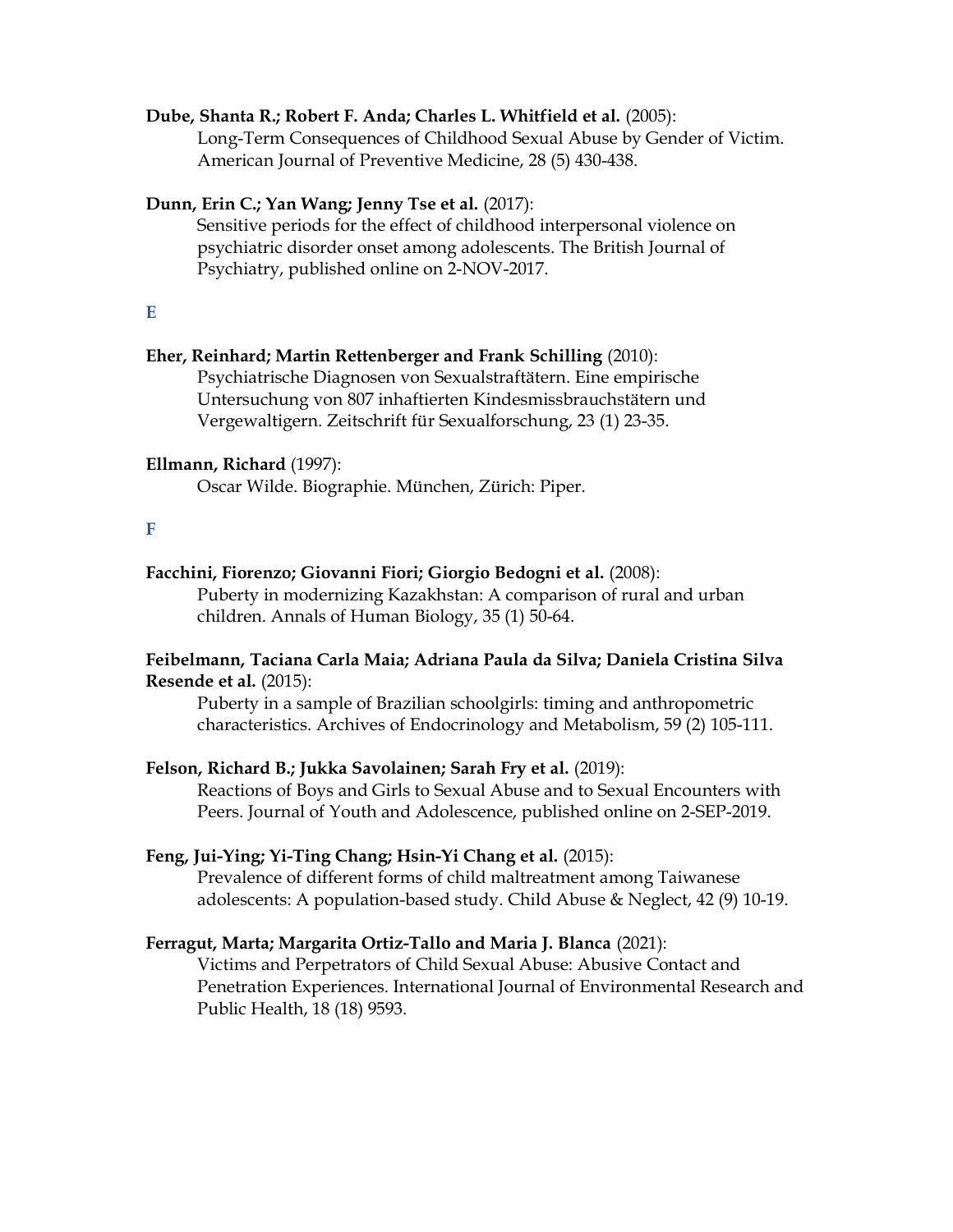# Gewirtz-Meydan, Ateret and David Finkelhor (2019):

Sexual Abuse and Assault in a Large National Sample of Children and Adolescents. Child Maltreatment, published online on 16-SEP-2019.

# H

### Hafstad, Gertrud Sofie; Sjur Skjørshammer Sætren; Mia Cathrine Myhre et al. (2020):

Cohort profile: Norwegian youth study on child maltreatment (the UEVO study). BMJ Open, 10 (8) e038655.

### Heitzman, Janusz; Micha Lew-Starowicz; Marek Pacholski et al. (2014):

Children sexual abuse in Poland – study of 257 sexual offenders against minors. Psychiatria Polska, 48 (1) 105–120.

http://psychiatriapolska.pl/uploads/images/PP\_1\_2014/HeitzmanEngVerP sychiatrPol2014v48i1.pdf (retrieved on 20-FEB-2014).

### Helweg-Larsen, Karin and Helmer Bøving Larsen (2006):

The prevalence of unwanted and unlawful sexual experiences reported by Danish adolescents: results from a national youth survey in 2002. Acta Paediatrica, 95 (10) 1270-1276.

Herman-Giddens, Marcia E.; Jennifer Steffes; Donna Harris u .a. (2012):

Secondary Sexual Characteristics in Boys. Data From the Pediatric Research in Office Settings Network. Pediatrics, 130 (5) 1058-1068.

### Hofherr, Stefan (2017):

Wissen von Schülerinnen und Schülern über sexuelle Gewalt in pädagogischen Kontexten. Kurzbericht über zentrale Ergebnisse. https://www.dji.de/fileadmin/user\_upload/bibs2017/hofherr\_schuelerwiss en\_sexuelle\_gewalt.pdf (retrieved on 24-FEB-2018).

# I and the set of the set of the set of the set of the set of the set of the set of the set of the set of the set of the set of the set of the set of the set of the set of the set of the set of the set of the set of the set

# Ireton, Marie- José; Julio César Carrillo and L. E. Caro (2011):

Biometry and sexual maturity in a sample of Colombian schoolchildren from El Yopal. Annals of Human Biology, 38 (1) 39-52.

### J

# Jaruratanasirikul, Somchit; Atchariya Chanpong; Nuttaporn Tassanakijpanich et al. (2014):

Declining age of puberty of school girls in southern Thailand. World Journal of Pediatrics, 10 (3) 256-261.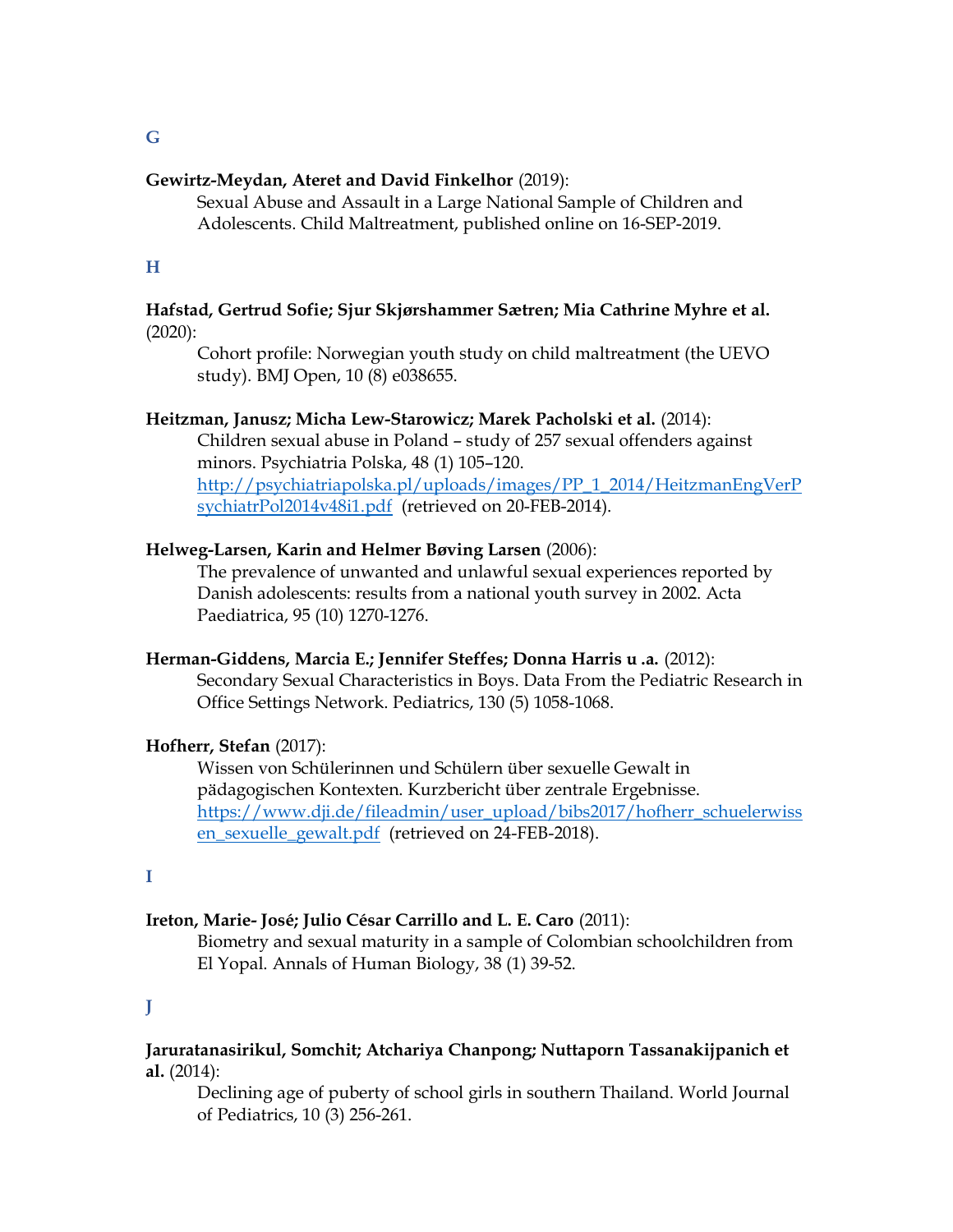### Jirawutthinana, Nongnapat; Ouyporn Panamontaa; Sumittra Jirawutthinanb et al. (2012):

The age of onset of pubertal development in healthy Thai girls in Khon Kaen, Thailand. Asian Biomedicine, 6 (6) 859-865.

### Jones, Laura L.; Paula L. Griffiths; Shane A. Norris; et al. (2009):

Is puberty starting earlier in urban South Africa? American Journal of Human Biology, 21 (3) 395-397.

# K

### Karatekin, Canan and Maria Hill (2018):

Expanding the Original Definition of Adverse Childhood Experiences (ACEs). Journal of Child & Adolescent Trauma, 12 (3) 289-306.

### Karkoskova, Slavka and Ivan Ropovik (2018):

The prevalence of child sexual abuse among Slovak late adolescents. Journal of Child Sexual Abuse, 28 (1) 1-20.

## Kashani, Hessam Hassanzadeh; Morvarid Sadat Kavosh; Ammar Hassanzadeh Keshteli et al. (2009):

Age of puberty in a representative sample of Iranian girls. World Journal of Pediatrics, 5 (2) 132-135.

### Khadgawat, Rajesh; RK Marwaha; Neena Mehan et al. (2016):

Age of Onset of Puberty in Apparently Healthy School Girls from Northern India. Indian Pediatrics, 53 (5) 383-387.

### Kooij, Inger W. van der; Shandra Bipat; Josta Nieuwendam et al. (2018):

The Prevalence of Sexual Abuse in Adolescence in Suriname. Journal of Child Sexual Abuse, published online on 9-NOV-2018.

### $\mathbf{L}$  and  $\mathbf{L}$  and  $\mathbf{L}$

### Lam, Thuy; Paige L. Williams; Mary M. Lee et al. (2014):

Prepubertal Organochlorine Pesticide Concentrations and Age of Pubertal Onset Among Russian Boys. Environment International, December 2014, published online on 10-AUG-2014, pages 135-142.

### M

# Ma, Hua-Mei; Min-Lian Du; Xiao-Ping Luo et al. (2009):

Onset of Breast and Pubic Hair Development and Menses in Urban Chinese Girls. Pediatrics, 124 (2) e269-e277.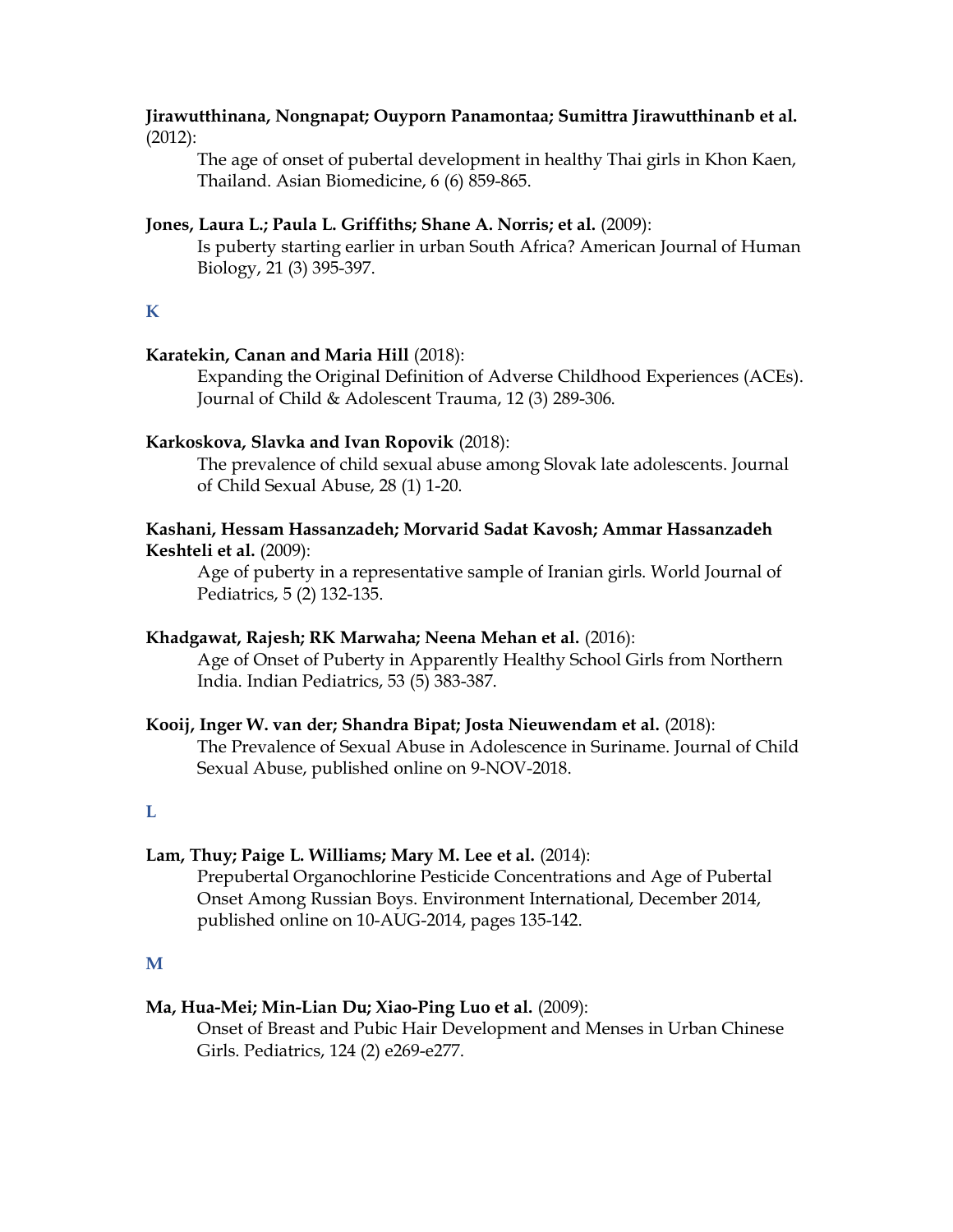#### Maschke, Sabine & Ludwig Stecher (2018a):

Jugendliche und ihre Erfahrungen mit sexualisierter Gewalt. Informationsdienst FORUM Online. Ausgabe 2. https://forum.sexualaufklaerung.de/ausgaben-ab-2010/2018/ausgabe-2/jugendliche-und-ihre-erfahrungen-mit-sexualisierter-gewalt/ (retrieved on 14-SEP-2021).

### Maschke, Sabine & Ludwig Stecher (2018b):

Sexuelle Gewalt: Erfahrungen Jugendlicher heute. Weinheim: Beltz.

#### Miller, Jacqueline A.; Edward A. Smith; Linda L. Caldwell et al. (2018):

Boys Are Victims, Too: The Influence of Perpetrators' Age and Gender in Sexual Coercion Against Boys. Journal of Interpersonal Violence, published online on 8-JUN-2018.

#### Mohler-Kuo, Meichun; Markus A. Landolt; Thomas Maier et al. (2014):

Child sexual abuse revisited: a population-based cross-sectional study among Swiss adolescents. Journal of Adolescent Health, 54 (3) 304–311.

#### N<sub>N</sub>N<sub>N</sub>

Newcomb, Michael D.; David T. Munoz and Jennifer Vargas Carmona (2009): Child sexual abuse consequences in community samples of Latino and European American adolescents. Child Abuse & Neglect, 33 (8) 533-544.

### O

### Ó Ciardha, Caoilte; Gaye Ildeniz and Nilda Karoğlu (2021):

The prevalence of sexual interest in children and sexually harmful behavior self-reported by males recruited through an online crowdsourcing platform. Sexual Abuse, published online on 15-MAY-2021.

#### Oelschläger, Judith (2019):

Sexuell grenzverletzende Erfahrungen in der Kindheit und Jugend: eine triadische Perspektive auf Prävalenzen, Mitteilungsverhalten und Auswirkungen auf das psychosoziale und sexuelle Verhalten und Erleben Betroffener.

Inaugural-Dissertation zur Erlangung der Doktorwürde der Philosophischen Fakultät II (Psychologie, Pädagogik und Sportwissenschaft) der Universität Regensburg.

### Okur, Pinar; Leontien M. van der Knaap and Stefan Bogaerts (2020):

A Quantitative Study on Gender Differences in Disclosing Child Sexual Abuse and Reasons for Nondisclosure. Journal of Interpersonal Violence, 35 (23-24) 5255–5275.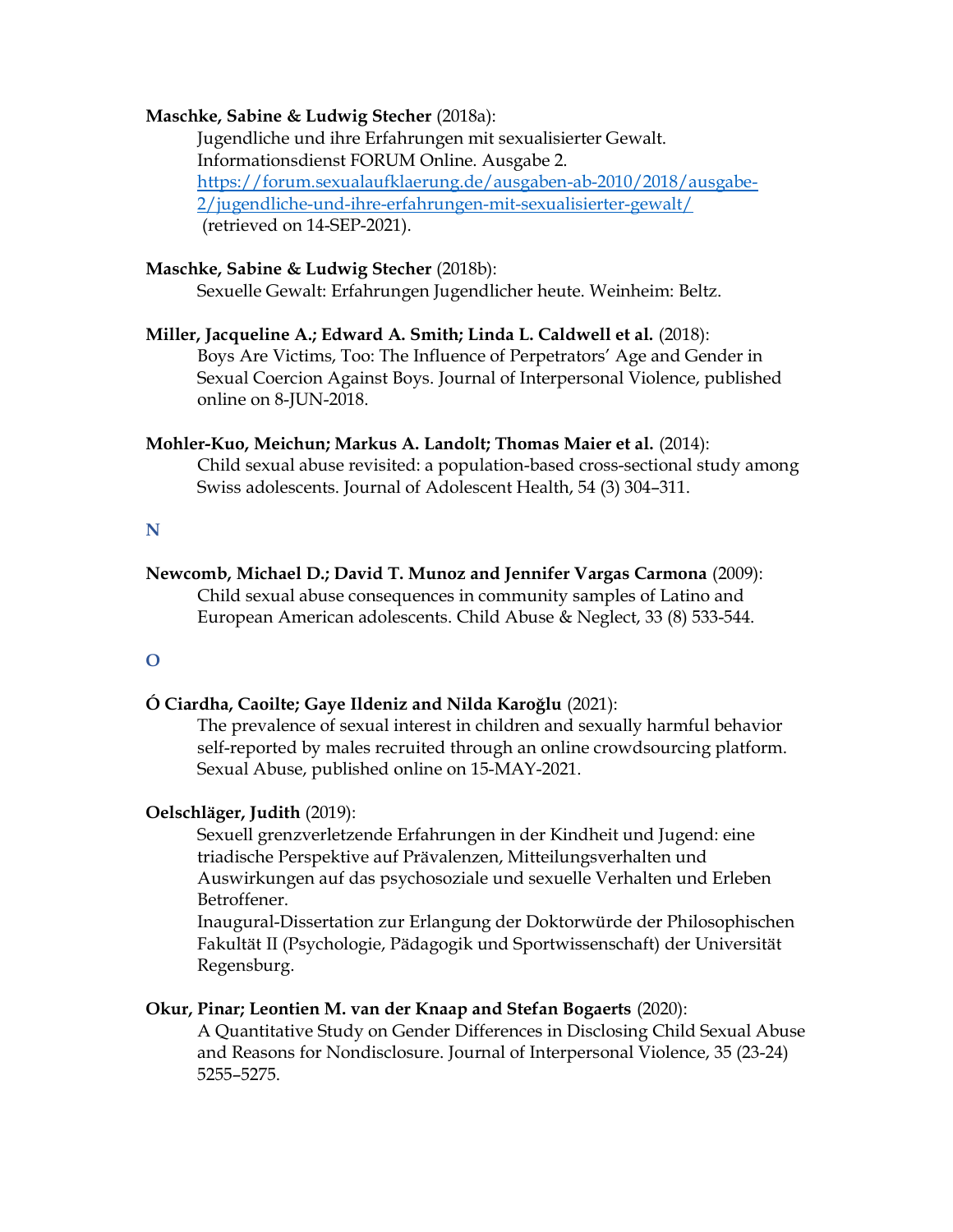#### Papadimitriou, Anastasios; Konstantinos Douros; Kleanthis Kleanthous et al. (2011):

Pubertal Maturation of Contemporary Greek Boys: No Evidence of a Secular Trend. Journal of Adolescent Health, 49 (4) 434–436.

## Pereda, Noemí; Judit Abad and Georgina Guilera (2016):

Lifetime Prevalence and Characteristics of Child Sexual Victimization in a Community Sample of Spanish Adolescents. Journal of Child Sexual Abuse, 25 (2) 142-158.

# Priebe, Gisela and Carl Göran Svedin (2009):

Prevalence, characteristics, and associations of sexual abuse with sociodemographics and consensual sex in a population-based sample of Swedish adolescents. Journal of Child Sexual Abuse, 18 (1) 19-39.

### R<sub>a</sub> and the set of the set of the set of the set of the set of the set of the set of the set of the set of the set of the set of the set of the set of the set of the set of the set of the set of the set of the set of the

### Rabbani, Ali; Shahnaz Khodai; Kazem Mohammad et al. (2008):

Pubertal Development in a Random Sample of 4,020 Urban Iranian Girls. Journal of Pediatric Endocrinology & Metabolism, 21 (7) 681-687.

# Rabbani, Ali; Mohammad-Esmaeil Motlagh; Kazem Mohammad et al. (2010): Assessment of Pubertal Development in Iranian Girls. Iranian Journal of Pediatrics, 20 (2) 160-166.

### Razzaghy-Azar, Maryam; Ali Moghimi; Nader Sadigh et al. (2006):

Age of puberty in Iranian girls living in Tehran. Annals of Human Biology, 33 (5/6) 628–633.

### Rind, Bruce (2022):

Reactions to Minor-Older and Minor-Peer Sex as a Function of Personal and Situational Variables in a Finnish Nationally Representative Student Sample. Archives of Sexual Behavior, published online on 11-JAN-2022.

### Roelants, M.; R. Hauspie and K. Hoppenbrouwers (2009):

References for growth and pubertal development from birth to 21 years in Flanders, Belgium. Annals of Human Biology, 36 (6) 680-694.

#### P<sub>2</sub>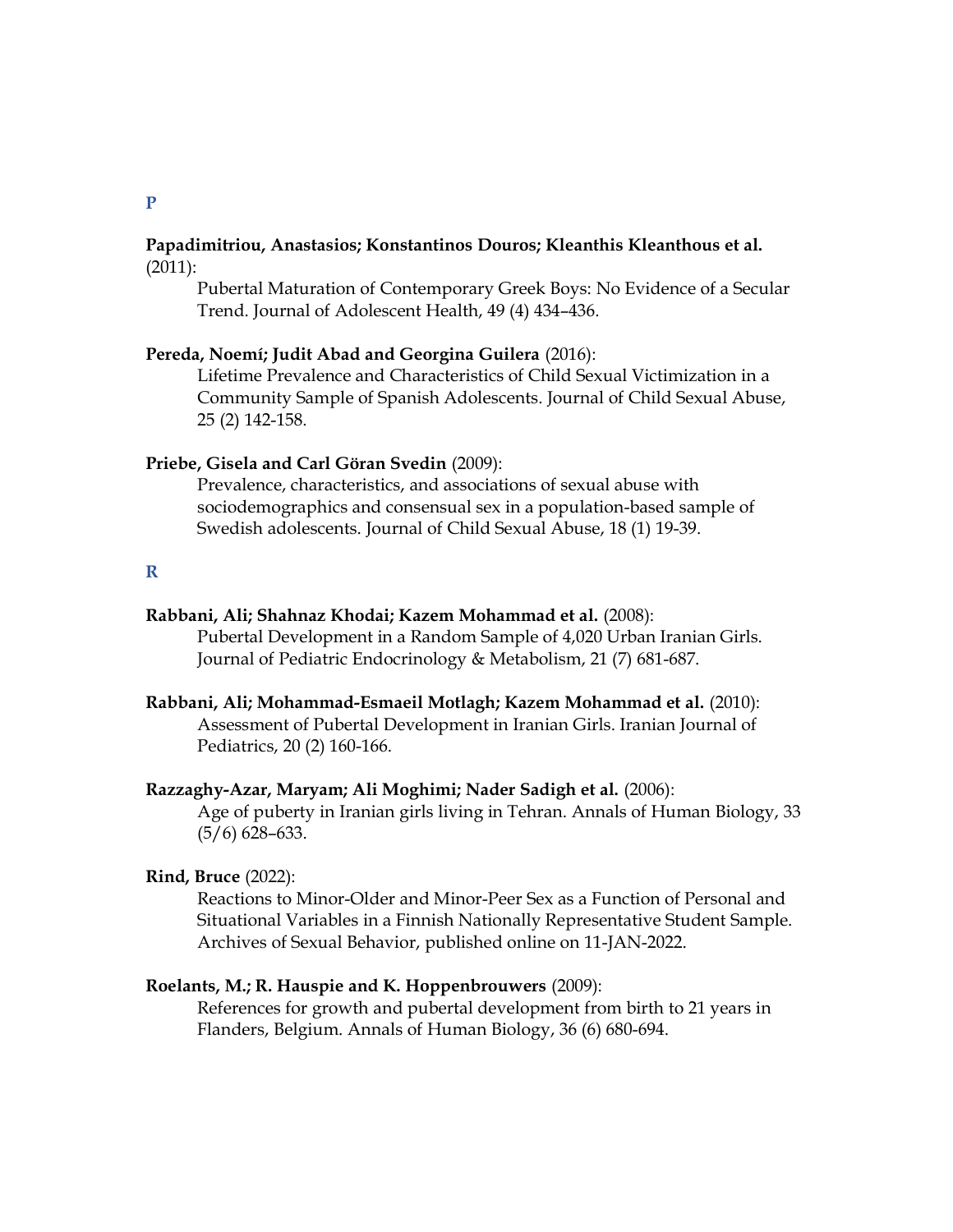### Rubin, Carol; Mildred Maisonet; Stephanie Kieszak et al. (2009):

Timing of maturation and predictors of menarche in girls enrolled in a contemporary British cohort. Paediatric and Perinatal Epidemiology, 23 (5) 492-504.

### Russo, G.; Paolo Brambilla; Francesco Della Beffa et al. (2012):

Early onset of puberty in young girls: An Italian cross-sectional study. Journal of Endocrinological Investigation, 35 (9) 804-808.

# S<sub>s</sub> and the set of  $\mathbf{S}$

### Saffari, Fatemeh; Maryam Rostamian; Neda Esmailzadehha et al. (2012):

Pubertal Characteristics in Girls of Qazvin Province, Iran. Iranian Journal of Pediatrics, 22 (3) 392-398.

### Schuster, Filip (2014a):

Every fifth boy and man is pedophilic or hebephilic. https://www.ipce.info/sites/ipce.info/files/biblio\_attachments/every\_fifth. pdf (retrieved on 1-FEB-2022)

### Schuster, Filip (2014b):

Warum werden rund 20 Prozent der Männer in phallometrischen Studien stärker durch Vorpubertierende oder Pubertierende als durch Erwachsene sexuell erregt? www.ipce.info, published online 1-NOV-2014, https://www.ipce.info/de/library/web-article/warum-werden-rund-20 prozent-der-maenner (retrieved on 12-DEC-2014).

### S<sub>s</sub> and the set of  $\mathbf{S}$

### Seto, Michael C. (2018):

Pedophilia and Sexual Offending Against Children. Theory, Assessment, and Intervention. Second Edition. Washington, DC: American Psychological Association.

- Quotes and Summaries: https://www.ipce.info/library/book/pedophilia-and-sexual-offendingagainst-children

### Sørensen, Kaspar; Lise Aksglaede; Jørgen Holm Petersen et al. (2010):

Recent Changes in Pubertal Timing in Healthy Danish Boys: Associations with Body Mass Index. The Journal of Clinical Endocrinology and Metabolism, 96 (1) 263-270.

### Sperry, D. M. and B. O. Gilbert (2005):

Child peer sexual abuse: Preliminary data on outcomes and disclosure experiences. Child Abuse & Neglect, 29 (8) 889-904.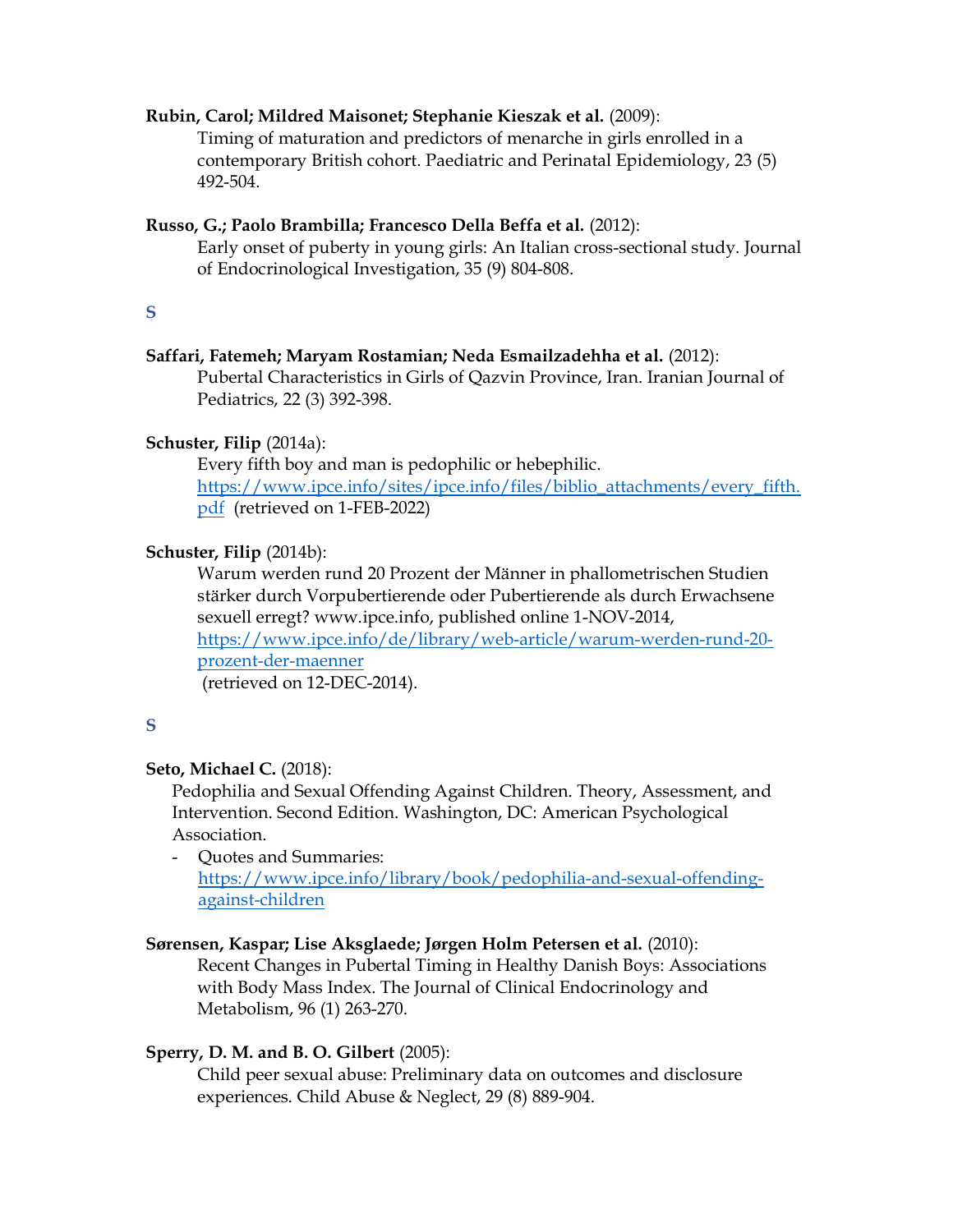### Stadler, Lena; Steffen Bieneck; Christian Pfeiffer et al. (2012):

Repräsentativbefragung Sexueller Missbrauch 2011, KfN Forschungsbericht Nr.118, Kriminologisches Forschungsinstitut Niedersachsen e.V. (KFN), https://kfn.de/wp-content/uploads/Forschungsberichte/FB\_118.pdf (retrieved on 18-SEP-2021).

### Sun, Ying; Fangbiao Tao; Pu-Yu Su et al. (2012a):

National estimates of pubertal milestones among urban and rural Chinese boys. Annals of Human Biology, 39 (6) 461–467.

### Sun, Ying; Fang-Biao Tao; Pu-Yu Su et al. (2012b):

National Estimates of the Pubertal Milestones Among Urban and Rural Chinese Girls. Journal of Adolescent Health, 51 (3) 279–284.

#### Susman, Elizabeth J.; Renate M. Houts; Laurence Steinberg et al. (2010):

Longitudinal Development of Secondary Sexual Characteristics in Girls and Boys Between Ages 9½ and 15½ Years. Archives of Pediatrics and Adolescent Medicine, 164 (2) 166-173.

### T<sub>a</sub> a shekarar 1995

#### Tang, C. S. (2002):

Childhood experience of sexual abuse among Hong Kong Chinese college students. Child Abuse & Neglect, 26 (1) 23–37.

### V

### Vaillancourt-Morel, Marie-Pier; Natacha Godbout; Maryline Germain Bédard et al. (2016):

Emotional and Sexual Correlates of Child Sexual Abuse as a Function of Self-Definition Status. Child Maltreatment, 21(3) 228-238.

### W

### Wang, Hui; Shi Lin Lin; Gabriel M. Leung et al. (2016):

Age at Onset of Puberty and Adolescent Depression: "Children of 1997" Birth Cohort. Pediatrics, Volume 137, Issue 6.

### Without author (2021):

Er hilft Tausenden, Trieb zu unterdrücken: "Dürfen Pädophile nicht per se verdammen". Interview mit Klaus Beier. Focus Online, veröffentlicht am 30.4.2021, https://www.focus.de/perspektiven/gesellschaftgestalten/sexualforscher-im-interview-paedophilie-so-koennen-kinder-vormissbrauch-geschuetzt-werden\_id\_12106786.html (retrieved on 19-SEP-2021).